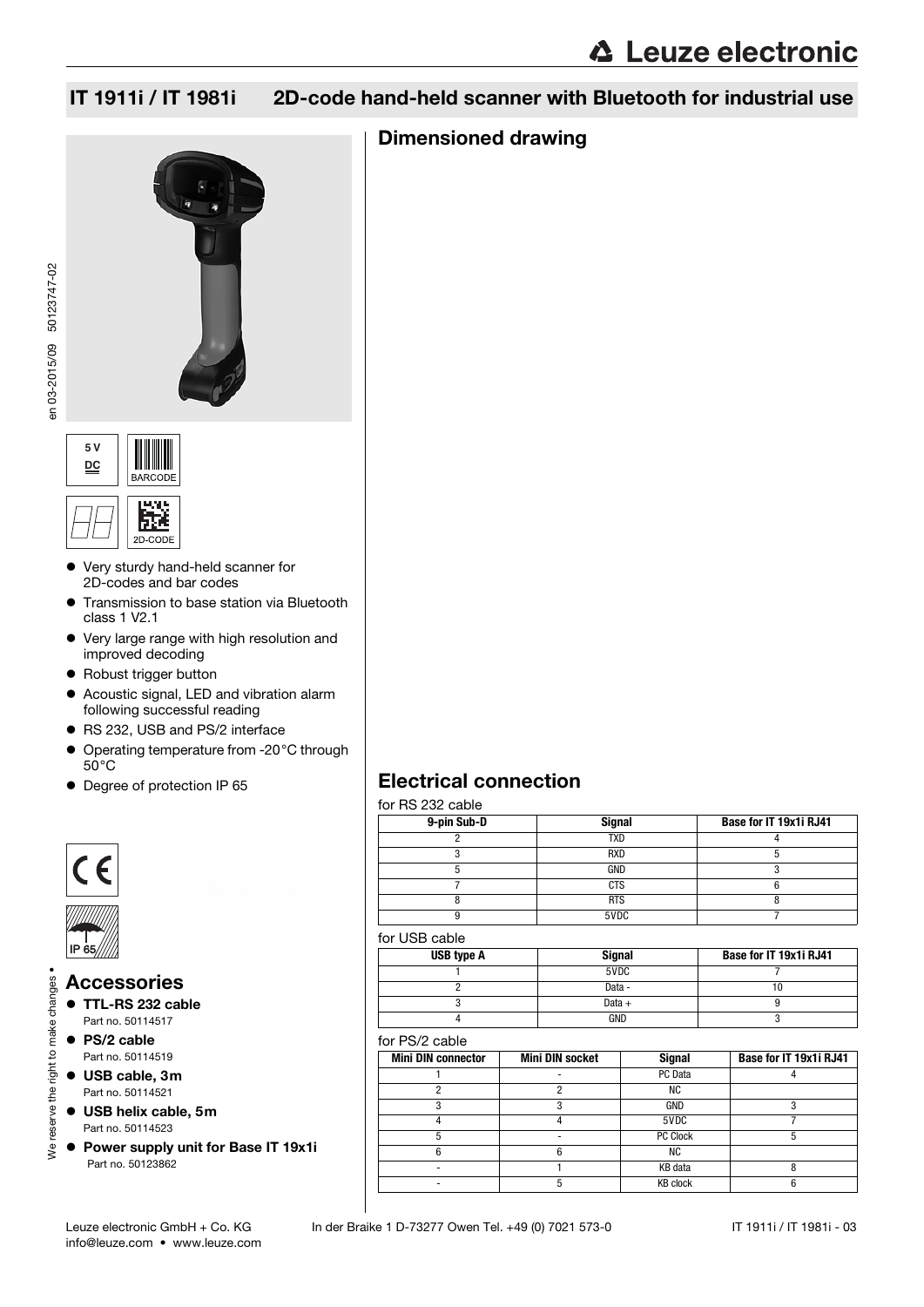## **△ Leuze electronic**

## IT 1911i / IT 1981i

#### Tables

## **Specifications**

Power consumption

**Li-ion battery**<br>Capacity Max. number of scans<br>
Max. operating time<br>
Max. operating time<br>
14h at 1scan/s Max. operating time<br>Charging time at 9VDC

**Radio transmission**<br>Frequency

Typ. operating range 100m 100m Transmission speed up to 1 Mbit/s Transmission speed

Interfaces<br>Interface type

**Types of codes**<br>2D-codes

## **Optical data**<br>Optical system

**Environmental data**<br>Ambient temp. (operation)<br>Ambient temp. (storage) Ambient temp. (operation)  $-20^{\circ}\text{C}$  ... +50 °C  $-20^{\circ}\text{C}$  ... +50 °C  $-40^{\circ}\text{C}$  ... +60 °C  $-40^{\circ}\text{C}$  ... +60 °C  $-40^{\circ}\text{C}$  ... +60 °C  $-40^{\circ}\text{C}$  ... +60 °C  $-40^{\circ}\text{C}$  ... +60 °C  $-40^{\circ}\text{C}$  ... +60

## Reading field

#### IT 1911i ER-3

**Electrical data** IT 19x1i ... **Base for IT 19x1i** Operating voltage  $U_R$  3.7VDC internal battery 4.5 ... 5.5VDC

Operation 3.7VDC internal battery 4.5 … 5.5VDC<br>max. 5W @ 5VDC

 $2,000$ mAh 4.5h for complete charge following complete discharge

2.4 ... 2.4835 GHz (ISM band) frequency hopping, Bluetooth ® V2.1, Class 1<br>100m

Interface type **RS 232, PS/2 and USB**<br>Trigger Trigger Trigger and Trigger and USB via button or serial command

Data Matrix ECC 200, MaxiCode, PDF417, MicroPDF, QR Code, Aztec, Aztec Mesas, Code 49, EAN/UCC Composite Bar codes 2/5 Interleaved, Code 39, Code 128, Code 93, Codabar, UPC/EAN, Codablock, GS1 Databar

Optical system high-resolution pixel array 838x640<br>Symbol contrast FCS 20% minimum Symbol contrast PCS 20% minimum<br>Light source integrated diffuse LE Light source integrated diffuse LED, wavelength 617nm ± 18nm<br>Read direction compidirectional various tilt and rotational angles up Read direction **omnidirectional, various tilt and rotational angles up to 45°**<br>Alignment aid and laser pattern 630 680pm; IFC 60825-1:2007 Class 2 Alignment aid laser pattern 630 … 680nm; IEC 60825-1:2007 Class 2

Mechanical data IT 19x1i... Base for IT 19x1i<br>Weight IT 1911i...: approx. 380g. 290g (without cable) IT 1911i...: approx. 380g, IT 1981i…: approx. 420g Dimensions 133 x 75 x 195mm 250 x 103 x 75 x 195mm<br>Shock resistance 50 falls from a height of 2m 50 falls from a heig

Ambient temp. (operation) -20°C … +50°C -20°C … +50°C Ambient temp. (storage) -40°C … +70°C -40°C … +60°C

 $\frac{256}{12}$  falls from a height of 1.2m

290g (without cable)

Relative humidity 0 … 95% (non-condensing) 0 … 95% (non-condensing)



#### IT 1981i FR-3



## Remarks

#### **Operate in accordance with intended use!**

- $\frac{1}{2}$  The product may only be put into
- operation by competent persons.  $\%$  Only use the product in accor-
- dance with the intended use.

Hand-held scanner with integrated decoder for high-contrast codes suitable for industrial use.

Data transmission via configurable RS 232 interface.

Or keyboard-wedge operation via PS/2 or USB interface.

For a functional unit, an IT 19x1i hand-held scanner and a Base for IT 19x1i base station as well as a power supply unit and corresponding cable must be ordered.

# **& Bluetooth**®

Bluetooth is a trademark owned by Bluetooth SIG, Inc., U.S.A. and licensed to Honeywell.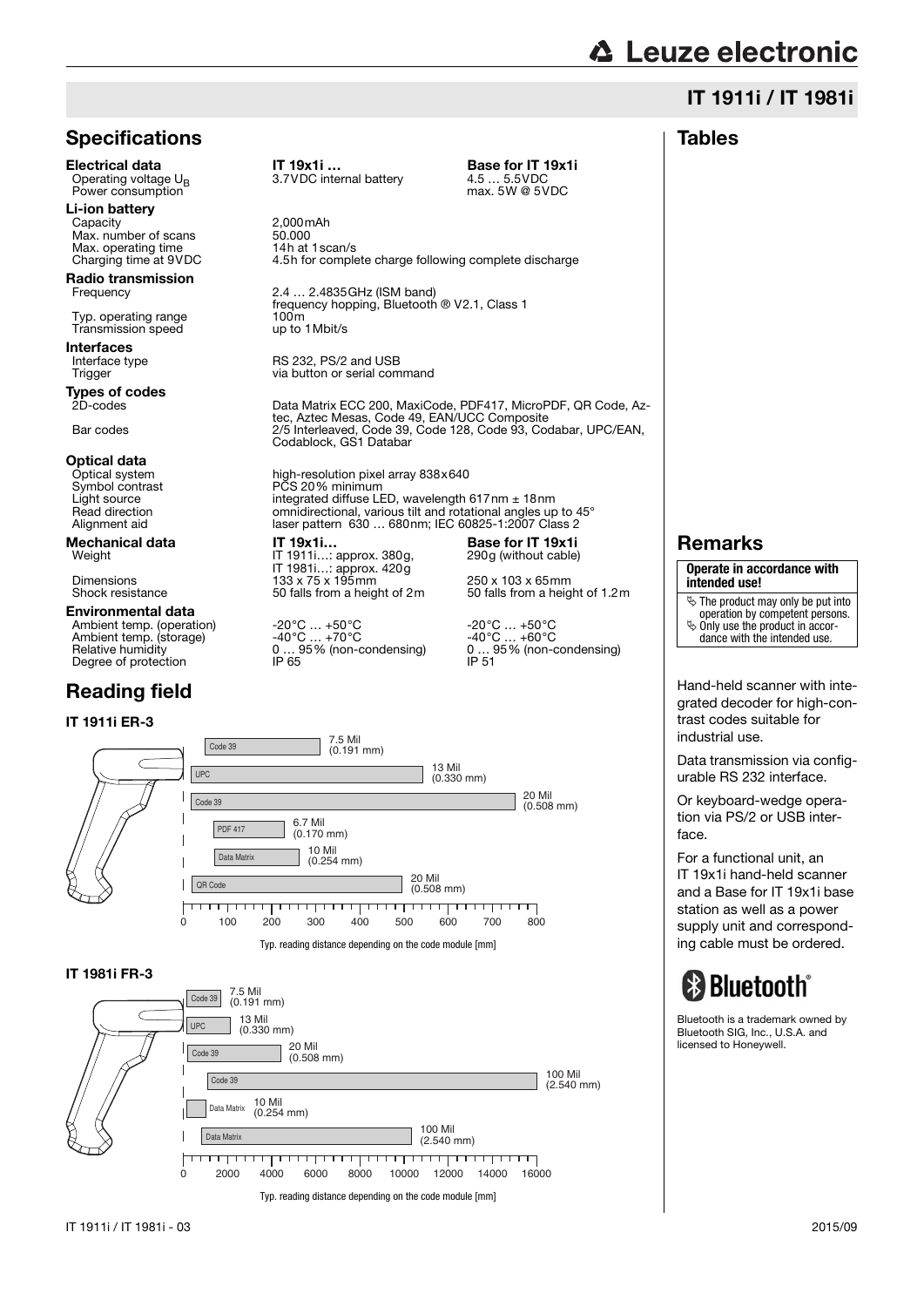## Order guide

|                   | 2D-code hand-held scanner (Extended Range optics with large operating range)                                       | Part no.             |
|-------------------|--------------------------------------------------------------------------------------------------------------------|----------------------|
| IT 1911i ER-3     | with Bluetooth data transmission                                                                                   | 50122434             |
| IT 1981i FR-3     | 2D-code hand-held scanner (Full Range optics with very large operating range)<br>with Bluetooth data transmission  | Part no.<br>50130495 |
| Base for IT 19x1i | Base station for 2D-code hand-held scanner with Bluetooth data transmission<br>with RS 232, PS/2 and USB interface | Part no.<br>50122431 |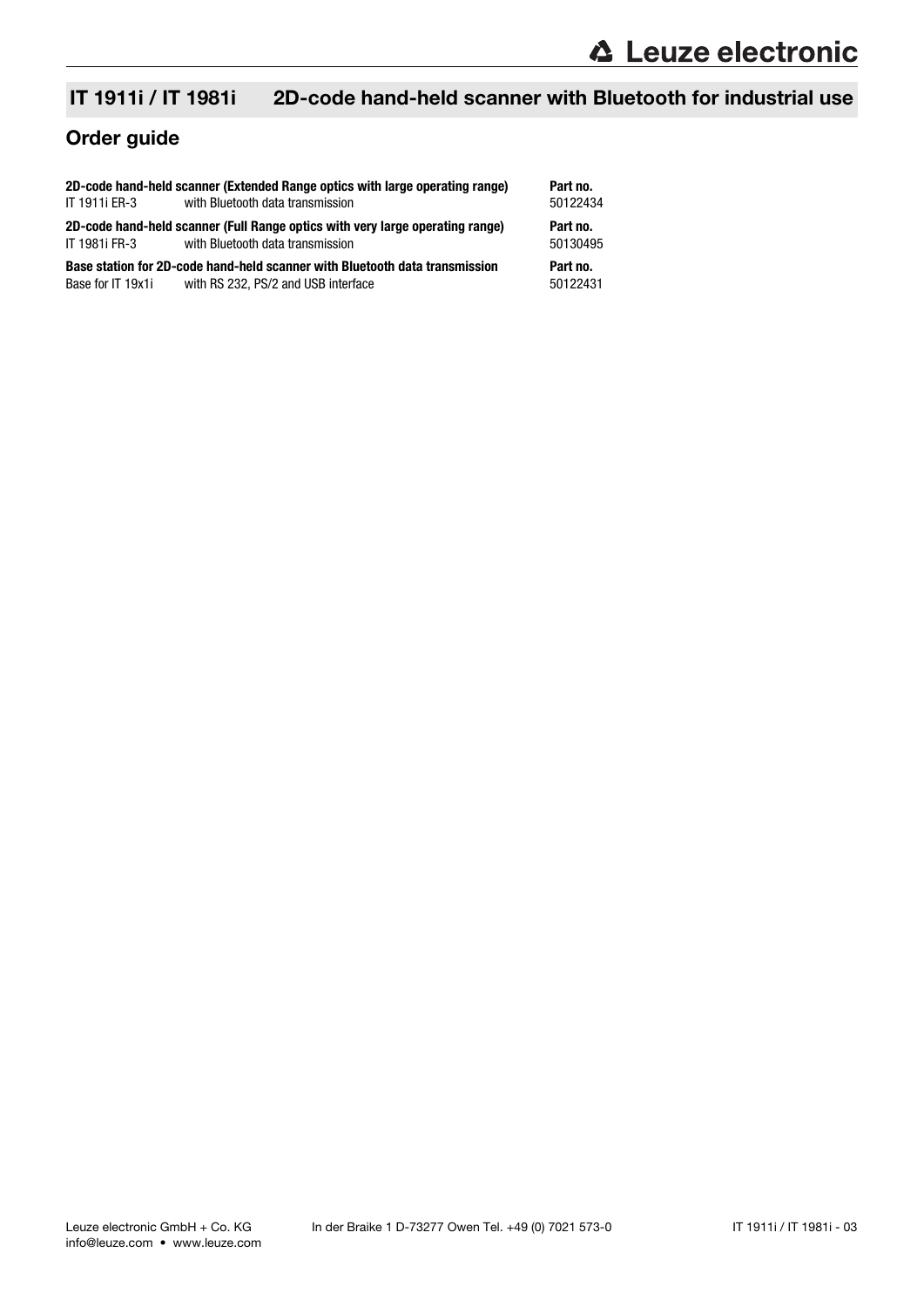## IT 1911i / IT 1981i

## Laser safety notices

#### /A ATTENTION, LASER RADIATION – LASER CLASS 2

#### Never look directly into the beam!

The device fulfills the EN 60825-1:2007 safety regulations for a product in laser class 2 as well as the U.S. 21 CFR 1040.10 regulations with deviations corresponding to "Laser Notice No. 50" from June 24th, 2007.

 $\%$  Never look directly into the laser beam or in the direction of reflecting laser beams!

- If you look into the beam path over a longer time period, there is a risk of injury to the retina.
- $\%$  Do not point the laser beam of the device at persons!
- $\%$  Interrupt the laser beam using a non-transparent, non-reflective object if the laser beam is accidentally directed towards a person.
- When mounting and aligning the device, avoid reflections of the laser beam off reflective surfaces!
- CAUTION! Use of controls or adjustments or performance of procedures other than specified herein may result in hazardous light exposure.
- $\%$  Observe the applicable statutory and local laser protection regulations.
- $\%$  The device must not be tampered with and must not be changed in any way. There are no user-serviceable parts inside the device.
	- Repairs must only be performed by Leuze electronic GmbH + Co. KG.

#### **NOTICE**

Laser information and warning signs firmly attached to the device.

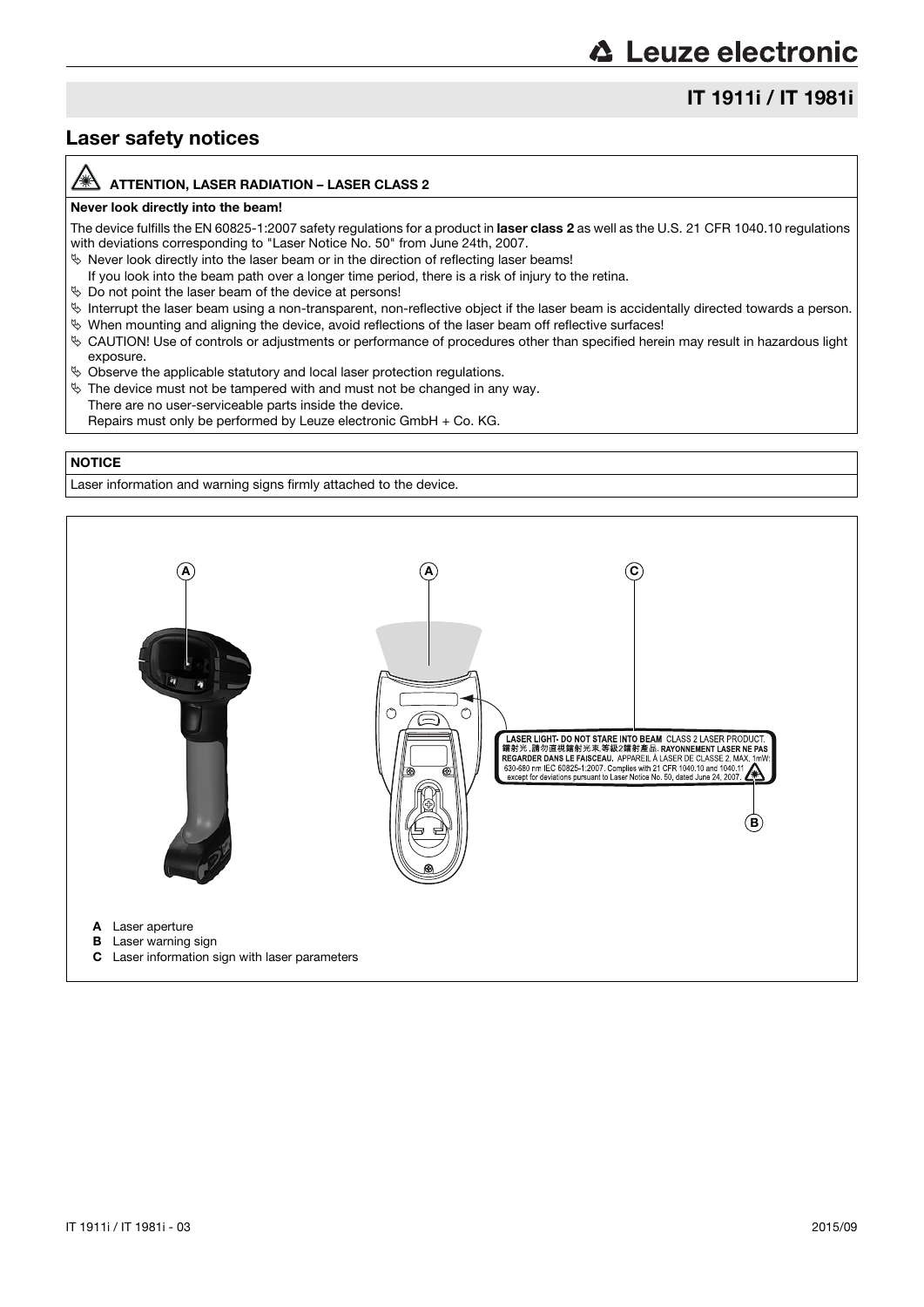#### Switching off the computer

Information on switching off and shutting down the connected computer - which must always be performed before connecting peripheral devices, such as a scanner - can be found in the appropriate operating instructions for your computer.

## Connecting the base station

Shown in the adjacent figure are the locations for installing the cables on the base station. The individual installation steps are described in the following.

- 1.To secure the interface cable to the base station, proceed as follows: plug the RJ 41 connector into the socket on the bottom of the base station until the cable clicks into place.
- 2.Connect the interface cable to the appropriate connection socket on the computer.
- 3.You may need a power supply unit for supplying voltage if you would like to charge the hand-held scanner via the base station or use an RS 232 interface. Use the pin assignments (see "Electrical connection" on page 1) to select the appropriate cable for your application.
- 4.Connect the power supply unit to the power socket.
- 5.Use the code for the respective application to configure the hand-held scanner, see chapter "Parameterization".
- 6.Check the operational readiness of the scanner by pointing the scanning surface towards a flat surface and pulling the trigger. A red laser pattern as well as the red illumination should now be visible. Now scan a sample label.

The scanner emits an audible signal to confirm that the label has been read; if necessary, the data are now passed on to the computer.



#### Notice!

O

To charge the hand-held scanner, the power supply unit must be plugged in and the hand-held scanner placed in the base station.

## Parameterization

The hand-held scanner can always be configured using bar codes. To do this, the bar code must first be selected on the package insert and then the trigger actuated in order to read the code. The configuration is then immediately accepted and executed.

Several of the most important configurations are listed in the following.

A second option is to configure the hand-held scanner with the USB and RS 232 interfaces with the aid of the EZ Config PC program. You can download and install this program from our homepage at www.leuze.com.

The program can be used to make settings and transfer them to the hand-held scanner. The configuration can also be stored so that it can be reused at a later time.

More information can also be found in the user's guide.

The standard applications are described and summarized below.



#### Notice!

Additional information on the device and short instructions can be found on the Internet at www.leuze.com.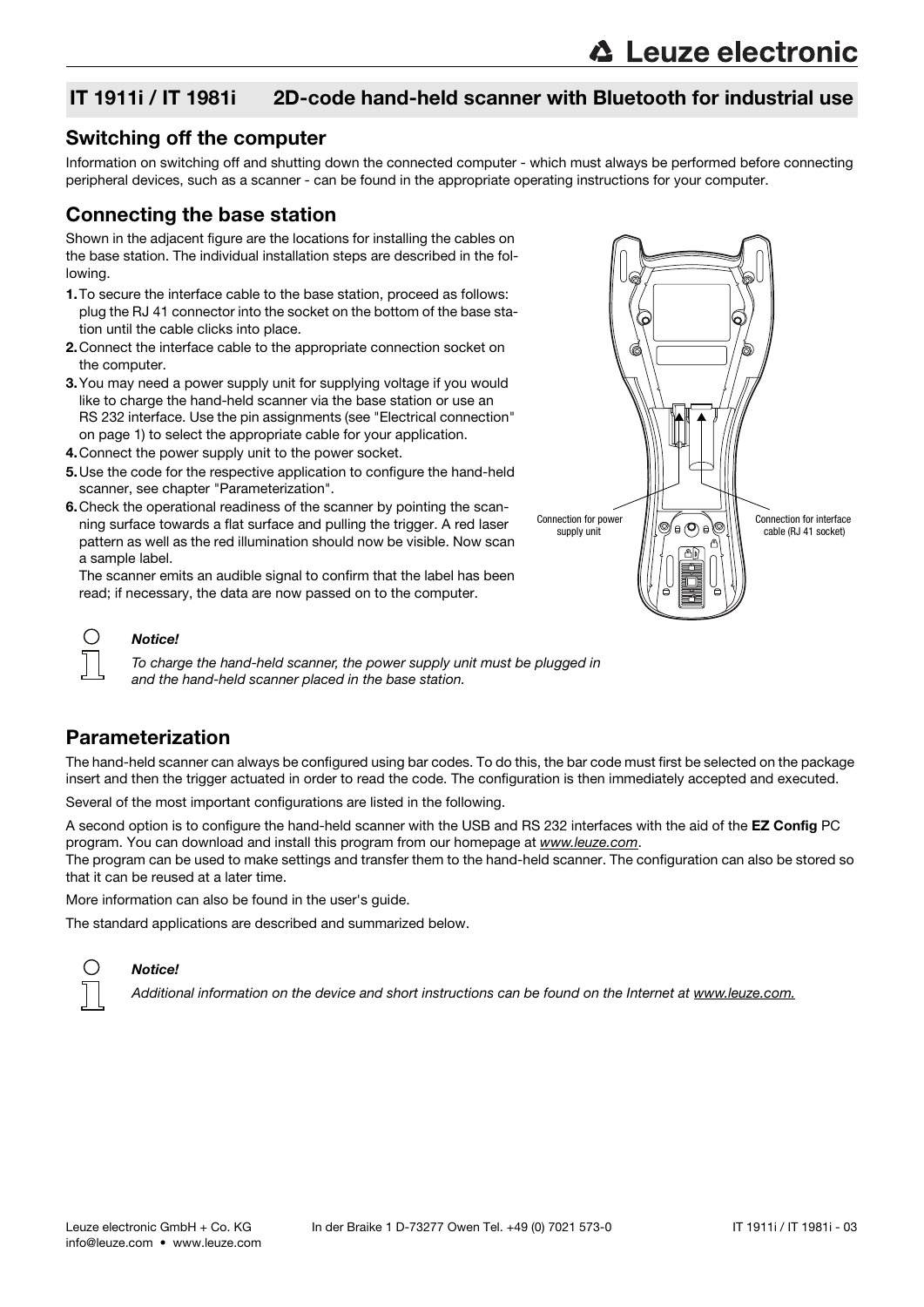## Resetting the IT 1911i / IT 1981i to factory settings

To reset all parameters to factory settings, scan the adjacent bar code.

Attention! All settings are lost!!!

Return the hand-held scanner to the base station to apply the settings. This procedure is concluded with audible confirmation signals.

You may then continue making settings or operation of the device.

## **Trigger**

To activate the read process, a trigger signal is to be sent via the serial RS 232 interface or USB interface (COM port emulation only). The command is to be sent at the set baud rate, parity, and data and stop bits.

The command for activation is: **SYN T CR** ASCII decimal values: 022; 084; 013

To cancel read readiness, send a deactivation.

The command for deactivation is: **SYN U CR** ASCII decimal values: 022; 085; 013

Following a successful read operation, the hand-held scanner deactivates itself.

The second option is activation via the built-in trigger button.

## Configuration for the Leuze standard protocol

Scan the adjacent 2D-code.

The hand-held scanner is set to the following transmission parameters:

RS 232 transmission with 9,600 baud, 8 data bits, 1 stop bit, no parity, prefix <STX>, postfixes <CR><LF>.

Return the hand-held scanner to the base station to apply the settings. This procedure is concluded with audible confirmation signals.





## Notice!

To charge the hand-held scanner, the power supply unit must be plugged in and the hand-held scanner placed in the base station.

# **△ Leuze electronic**

IT 1911i / IT 1981i



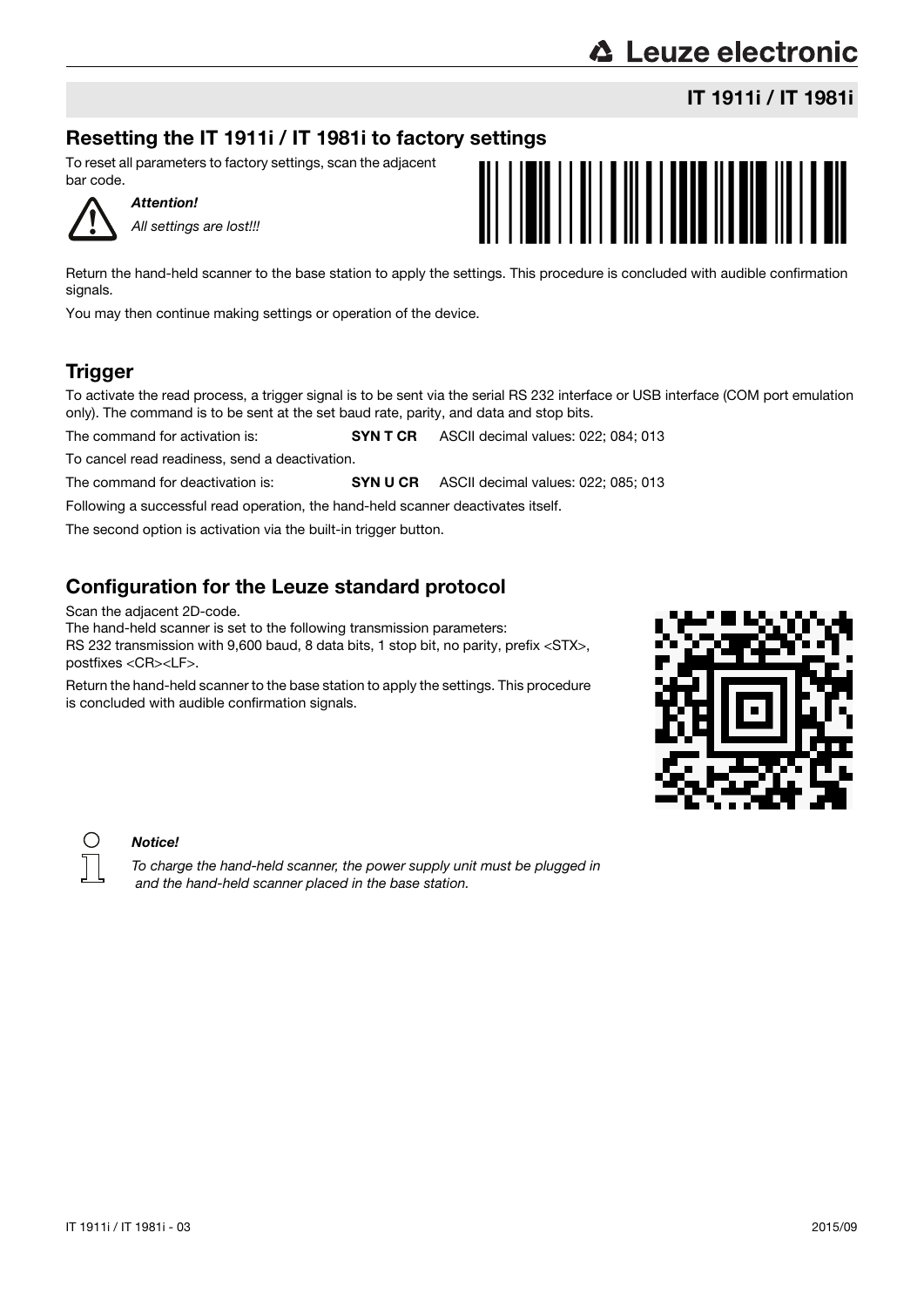## Connecting the IT 1911i / IT 1981i to the serial PC interface

With TTL-RS232 cable (part no. 50114517)

#### Required parts:

| 1x          | <b>IT 1911i ER-3 or IT 1981i FR-3</b>      |
|-------------|--------------------------------------------|
| 1x 50122431 | Base for IT 19x1i                          |
| 1x 50114517 | KB 232-1 IT 190x                           |
| 1x 50123862 | Power supply unit for Base for<br>IT 19x1i |



#### Notice!

Cable KB 232-1 IT190x (part no. 50114517) uses TTL-level (0V…5V) for data transmission. As an alternative to this, cable KB 232-2 IT190x (part no. 50115105) can be used. This cable works with the regular RS232 level (-12V…+12V) and therefore features a higher interference rejection. Both cables are connection compatible.

#### Procedure:

- 1.Switch off the PC.
- 2.Connect the interface cable to a free COM port (RS 232) on the computer and to the base station.
- 3.Plug one end of the power supply unit cable into the base station and the other end into a free power socket.
- 4.Switch the PC back on.

5. Scan the adjacent bar code. The hand-held scanner is set to the following transmission parameters:

- RS 232 transmission with 115,200 baud, 8 data bits, 1 stop bit, no parity, postfixes <CR><LF>.
- 6.Return the hand-held scanner to the base station to apply the settings. This procedure is concluded with optical confirmation signals (green LED on the base station).
- 7.If necessary, adjust the transmission parameters of the used COM port to those of the hand-held scanner.



#### Attention!

We recommend connecting the base station directly to a PC or to the MA 21 or MA 41... connection units. If connecting to other components, please note that a voltage level range of  $0 \dots +5V$  (TTL level) is maintained on the data lines!



#### Notice!



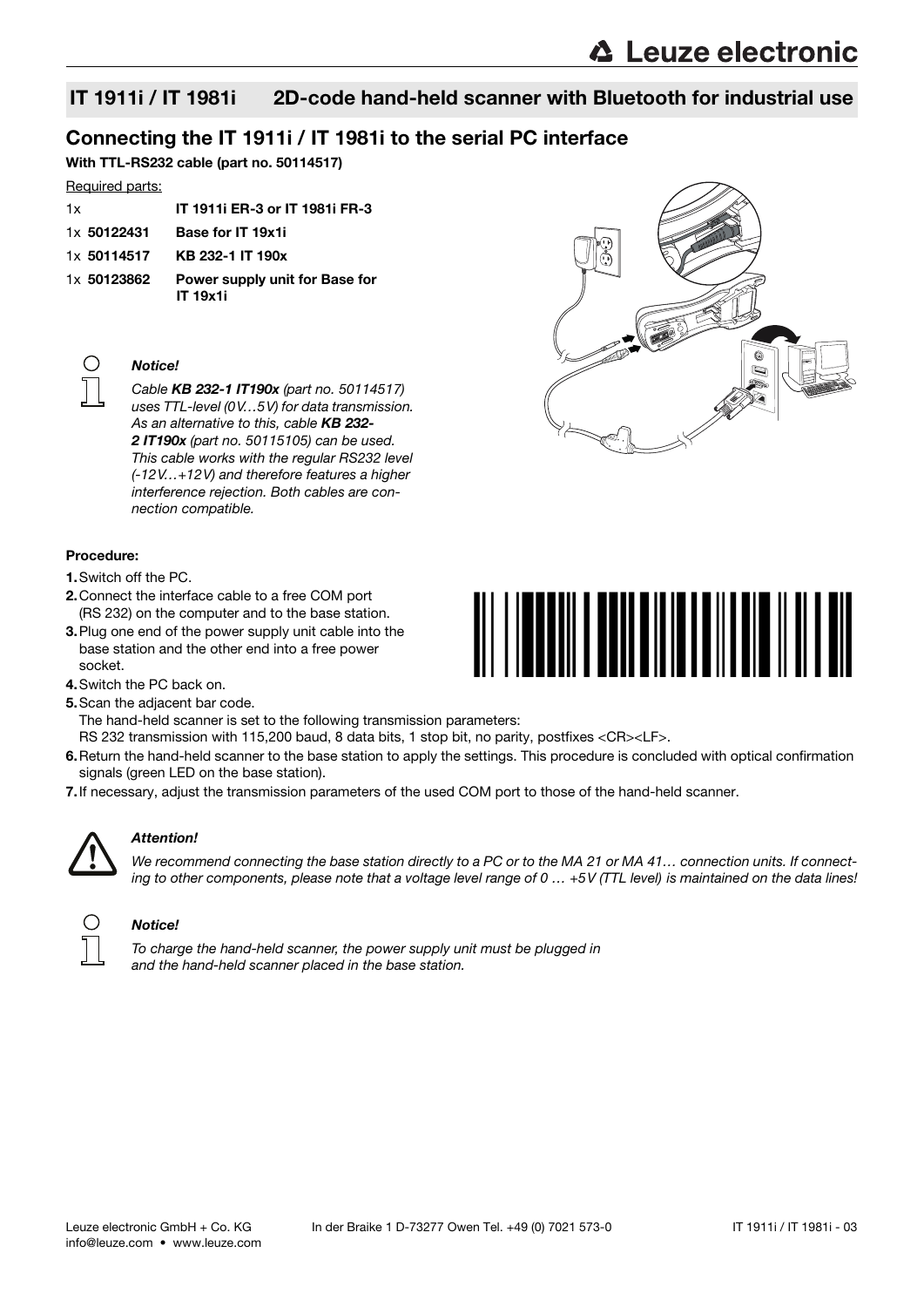## IT 1911i / IT 1981i

## Connecting the IT 1911i / IT 1981i to the MA 2xxi

#### Required parts:

| 1x          | IT 1911i ER-3 or IT 1981i FR-3                    |
|-------------|---------------------------------------------------|
|             |                                                   |
| 1x 50122431 | Base for IT 1911i                                 |
| 1x 50114517 | KB 232-1 IT 190x                                  |
| 1x 50123862 | Power supply unit for Base for IT 1911            |
| 1x 50113397 | <b>KB JST-HS-300</b>                              |
| 1x          | <b>MA 2xxi</b> for the respective fieldbus system |
|             |                                                   |

#### Procedure:

- 1.Connect cable KB JST-HS-300 to the system connector on the MA 2xxi.
- 2.Connect the interface cable to cable KB JST-HS-300. Connect the interface cable and the power supply unit to the base station (see "Connecting the IT 1911i / IT 1981i to the serial PC interface").
- 3.Scan the adjacent 2D code.

The hand-held scanner is set to the following transmission parameters: RS 232 transmission with 9,600 baud, 8 data bits, 1 stop bit, no parity, postfixes <CR><LF>.

4.Return the hand-held scanner to the base station to apply the settings. This procedure is concluded with audible confirmation signals.



#### Notice!

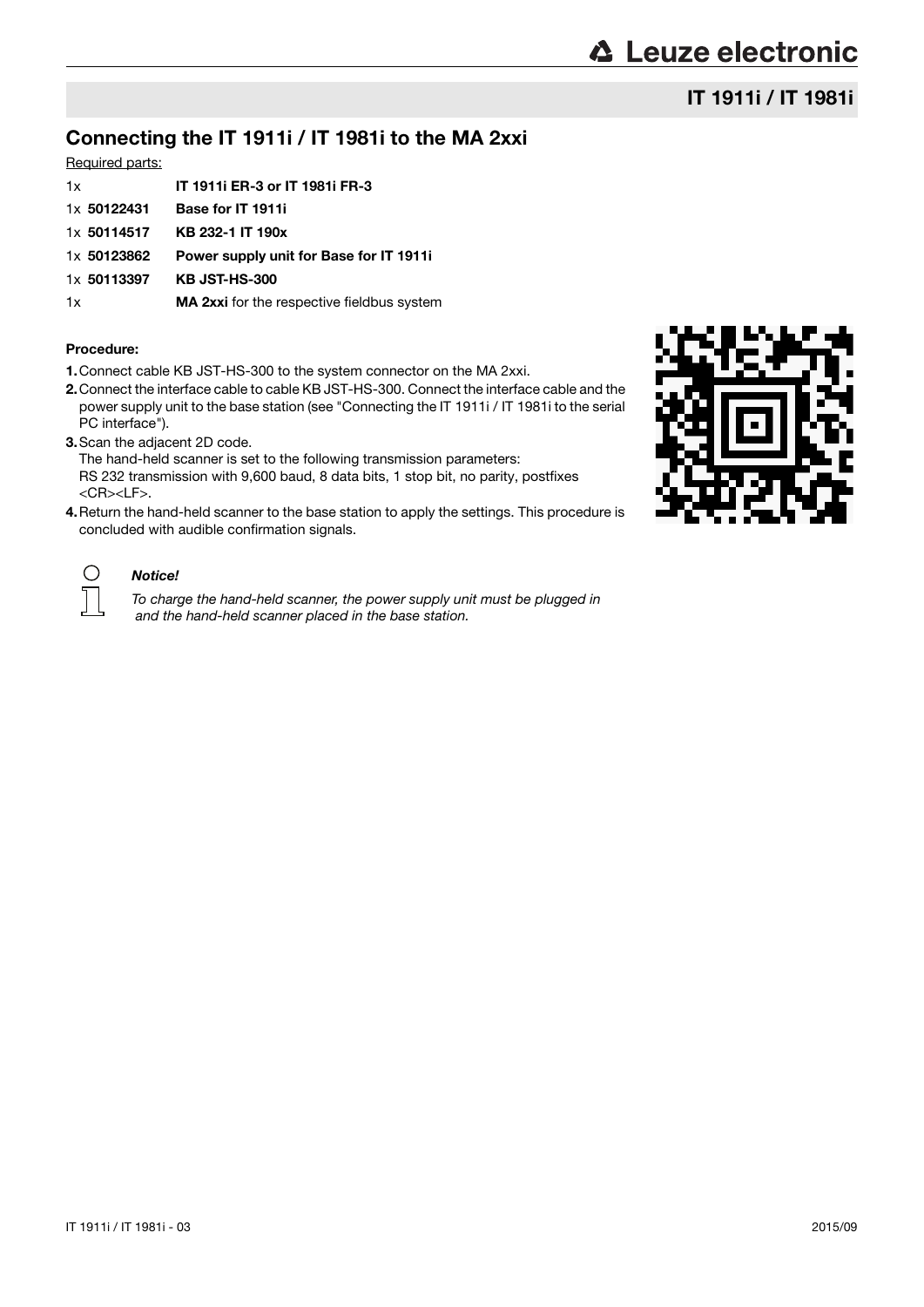## Connecting the IT 1911i / IT 1981i to the MA 21

#### Required parts:

| 1x                    | <b>IT 1911i ER-3 or IT 1981i FR-3</b>   |
|-----------------------|-----------------------------------------|
| 1x 50122431           | <b>Base for IT 19x1i</b>                |
|                       | $1x$ 50114517 KB 232-1 IT 190x          |
| 1x 50123862           | Power supply unit for Base for IT 19x1i |
| 1x 50035421           | KB 021 Z                                |
| 1x 50030481 MA 21 100 |                                         |
|                       |                                         |

#### Pin assignments KB021 Z:

| Core color:   | Signal | Terminal in the MA 21: |
|---------------|--------|------------------------|
| <b>Brown</b>  | (RXD)  | 26                     |
| White         | (TXD)  | 27                     |
| <b>Blue</b>   | (GND)  | 28                     |
| Red           | (VCC)  | $\times$               |
| <b>Black</b>  | (GND)  | $\times$               |
| Bare (shield) | (PE)   | 21                     |

#### Procedure:

- 1.Connect cable KB 021 Z to the MA 21… acc. to the above pin assignments.
- 2.Connect the interface cable to cable KB 021 Z. Connect the interface cable and the power supply unit to the base station (see "Connecting the IT 1911i / IT 1981i to the serial PC interface").
- 3.Scan the adjacent 2D code.

The hand-held scanner is set to the following transmission parameters: RS 232 transmission with 9,600 baud, 7 data bits, 1 stop bit, even parity, postfixes <CR><LF>.

4. Return the hand-held scanner to the base station to apply the settings. This procedure is concluded with audible confirmation signals.





#### Notice!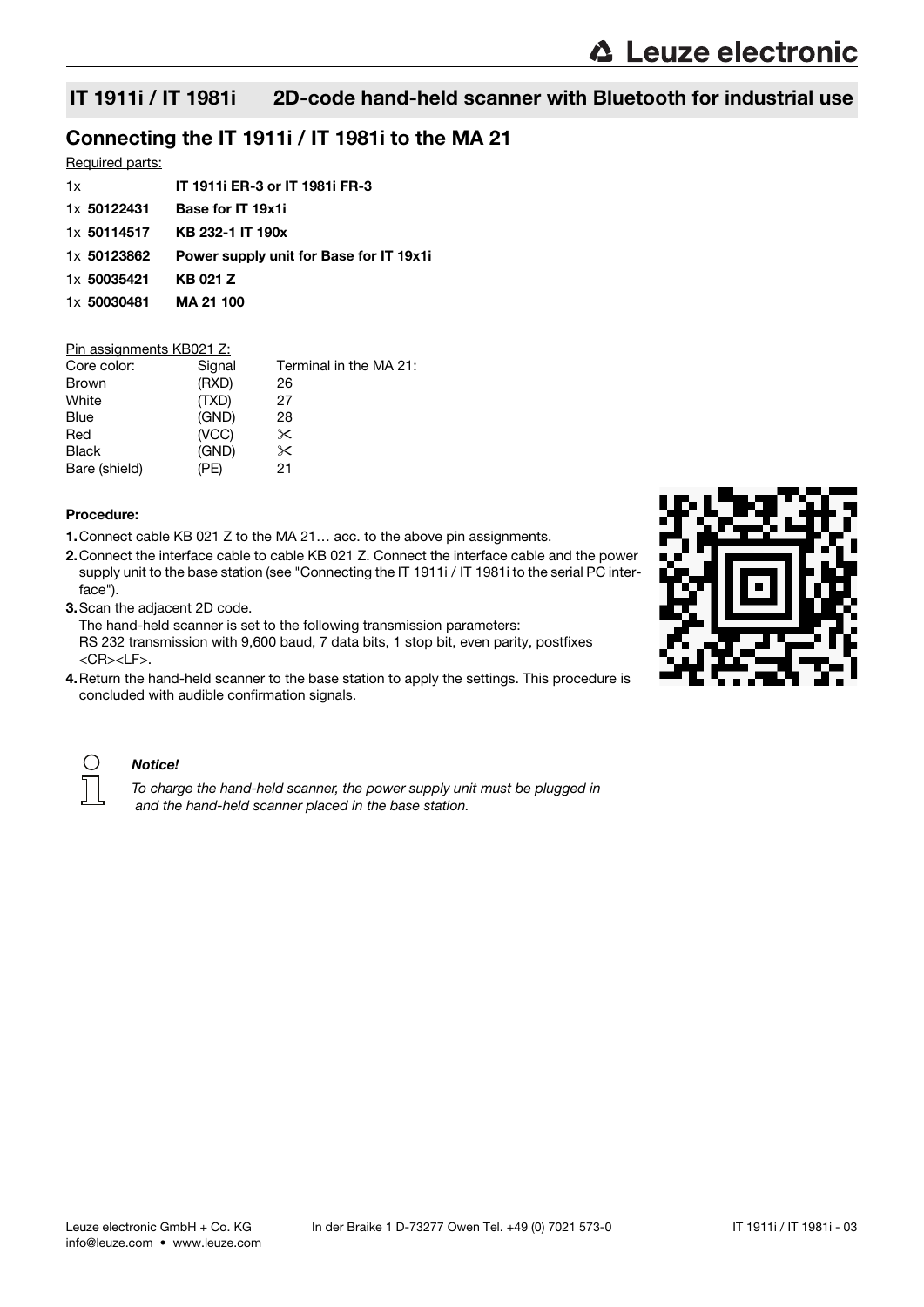## **△ Leuze electronic**

## IT 1911i / IT 1981i

## Connecting the IT 1911i / IT 1981i to the PS/2 interface

The operation of the hand-held scanner in keyboard emulation mode is described in this section. With this operating mode, a PC keyboard is emulated. The read data are written directly into the currently activated program. The data can thereby be further processed in all standard programs.

#### Required parts:

| 1x          | <b>IT 1911i ER-3 or IT 1981i FR-3</b>             |
|-------------|---------------------------------------------------|
| 1x 50122431 | Base for IT 19x1i                                 |
| 1x 50123862 | Power supply unit for Base for<br><b>IT 19x1i</b> |
| 1x 50114519 | <b>KB PS2-1 IT 19xx</b>                           |

#### Procedure:

- 1.Switch off the PC.
- 2.Disconnect the keyboard.
- 3.Connect the cable for the base station between the keyboard and the PC.
- 4.Switch the PC back on.
- 5.Scan the 2D code shown below.
- 6.Return the hand-held scanner to the base station to apply the settings. This procedure is concluded with audible confirmation signals.







#### Notice!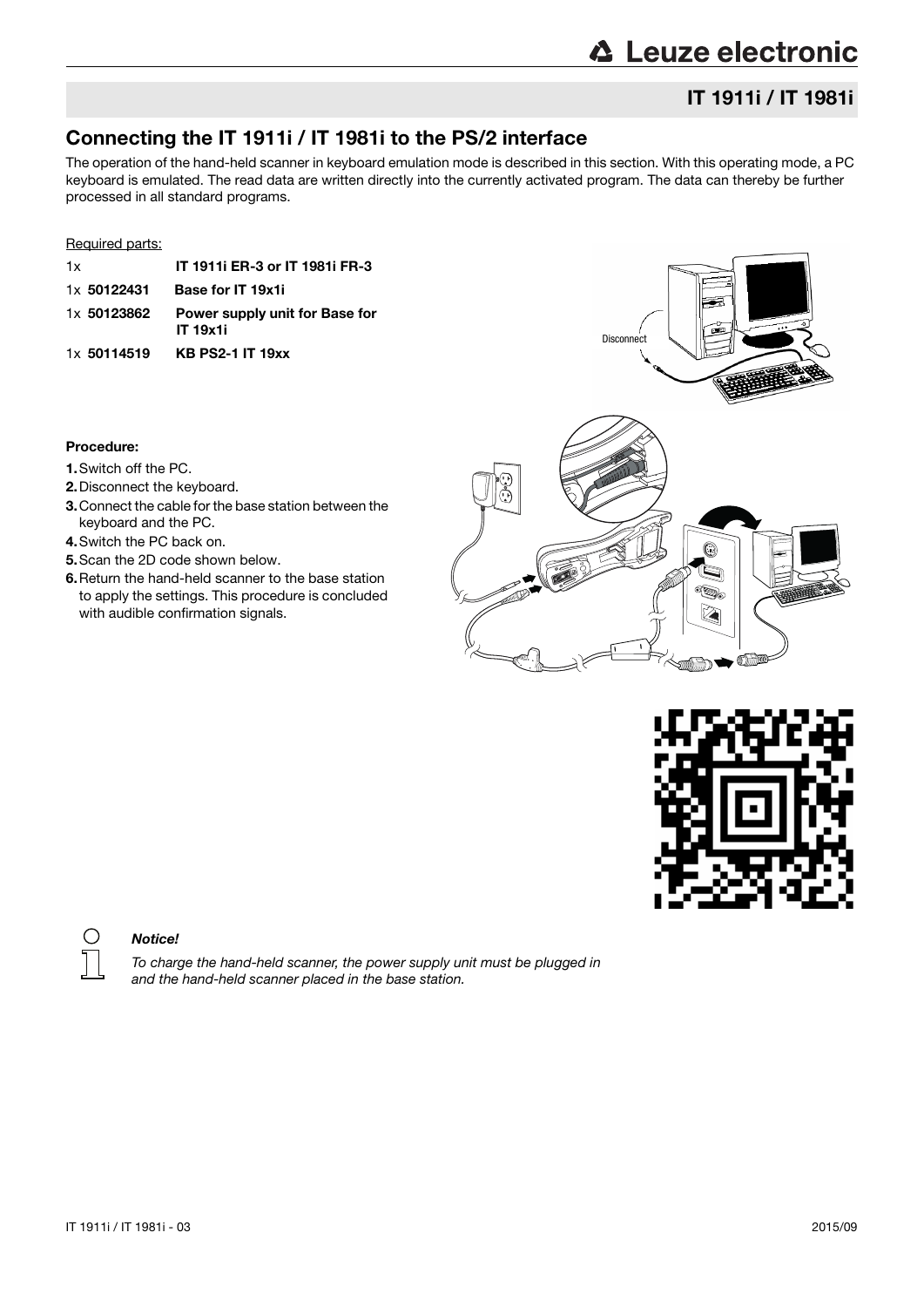## Connecting the IT 1911i / IT 1981i to the USB interface (keyboard emulation)

Operating the hand-held scanner in keyboard emulation mode on a USB port is described in this section. With this operating mode, a PC keyboard is emulated. The read data is written directly into the currently activated program. The data can therefore be further processed in all standard programs.

#### Required parts:

| 1x          | IT 1911i ER-3 or IT 1981i FR-3                    |
|-------------|---------------------------------------------------|
| 1x 50122431 | Base for IT 19x1i                                 |
| 1x 50123862 | Power supply unit for Base for<br><b>IT 19x1i</b> |
| 1x 50114521 | KB USB-1 IT190x (3m, straight)                    |
| or          |                                                   |
| 1x 50114523 | KB USB-2 IT190x (5m, spiral)                      |



#### Procedure:

- 1.Connect the cable for the base station to a free USB port.
- 2.The scanner acknowledges this connection with a beep.
- 3.Scan the adjacent 2D code.
- 4.Return the hand-held scanner to the base station to apply the settings. This procedure is concluded with audible confirmation signals.



#### Notice!